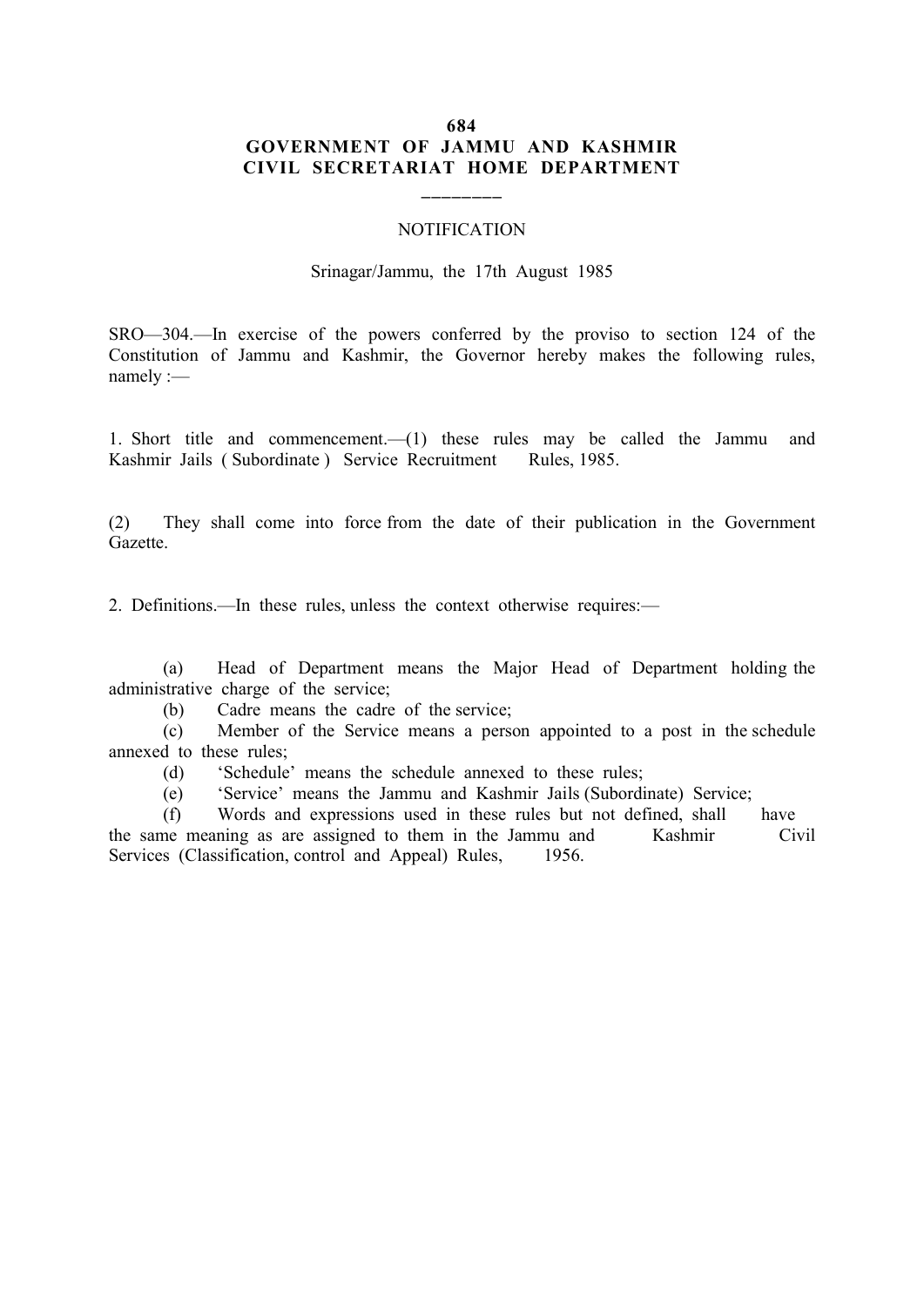3. Constitution of Services.—(1) From the date of commencement of these rules there shall be constituted the Jammu & Kashmir Jails (Subordinate) Service.

(2) The Head of Department may, at the commencement of these rules, appoint to the service any person who at the commencement of these rules is holding any post in its sanctioned scale of pay included in the cadre of the service. Provided that for the purpose of initial constitution the service, the person holding any post included in the cadre of the service in its sanctioned scale of pay shall be deemed to have been appointed to the service under these rules if he is fully qualified to hold the post.

4 Strength and composition of the Service.—(1) The authorised permanent and temporary strength of the cadre and the nature of the posts included therein shall be determined by the Government from time to time and shall at the initial constitution of the service under these rules, be such as specified in the Schedule 'I' annexed to these rules:

Provided that the Government may create temporary posts in the cadre of the service for specified period as may be considered necessary from time to time.

(2) The Government shall, at the interval of every three years or at such other intervals as may be necessary, re-examine the strength and composition of the cadre of the service and make such alternations therein as it deems fit :

Provided that nothing in this sub-rule shall be deemed to affect the power of the Government to alter the strength and composition of the cadre at any time.

5. Qualifications and Method of Recruitment.— (1) No person shall be eligible for appointment or promotion to any post in any class, category or grade in the service unless he possesses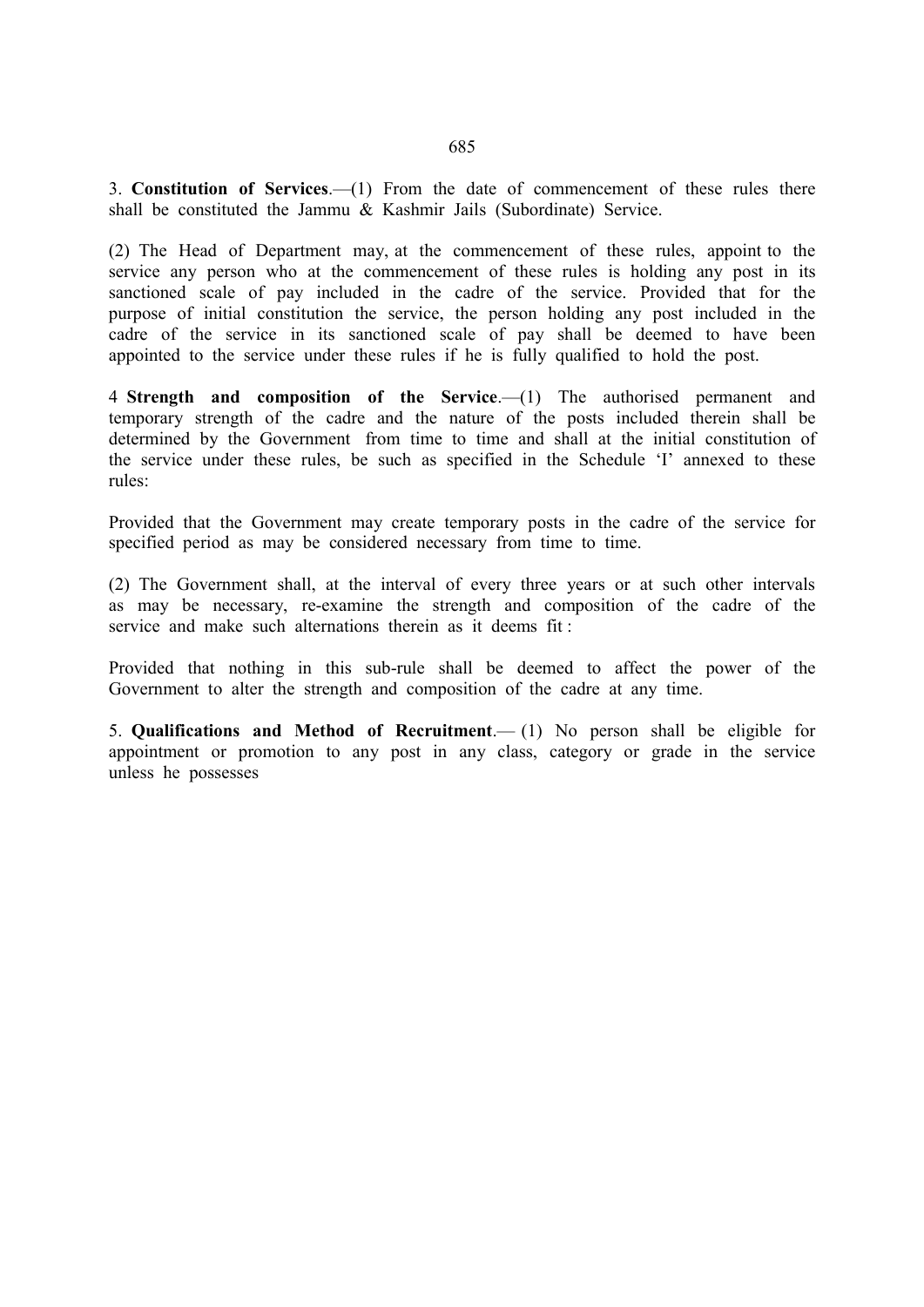the qualifications as laid down in the schedule II and fulfills other for the time being in force.

(2) Appointment to the Service shall be made :—

- (a) By direct Recruitment (which will include appointment by transfer).<br>
(b) By promotion: and partly by direct recruitment and partly by promotion
- By promotion; and partly by direct recruitment and partly by promotion ;

In the ratio and in the manner mentioned against each post in the Schedule.

6. Probation.—(1) Persons appointed to the service either by direct recruitment or by promotion shall be on probation or trial for two years.

(2) If it appears at any time during or at end of the period of probation of trial that an officer has not made sufficient use of his opportunities or he has otherwise failed to give satisfaction and has not passed the prescribed departmental examination or training, if any, if directly recruited, be discharged from the service and if appointed by promotion by or reverted to the post on which he holds a lien.

(3) The Government may in the case or any person extend the period of promotion or trial upto the maximum period of four years.

Explanation.— Appointment on probation will be made against substantive vacancies only. All other appointments will be on trial provided that any period of officiating appointment, shall be check ned as period. Spent on probation when a person appointed on trial is given regular appointment to the service.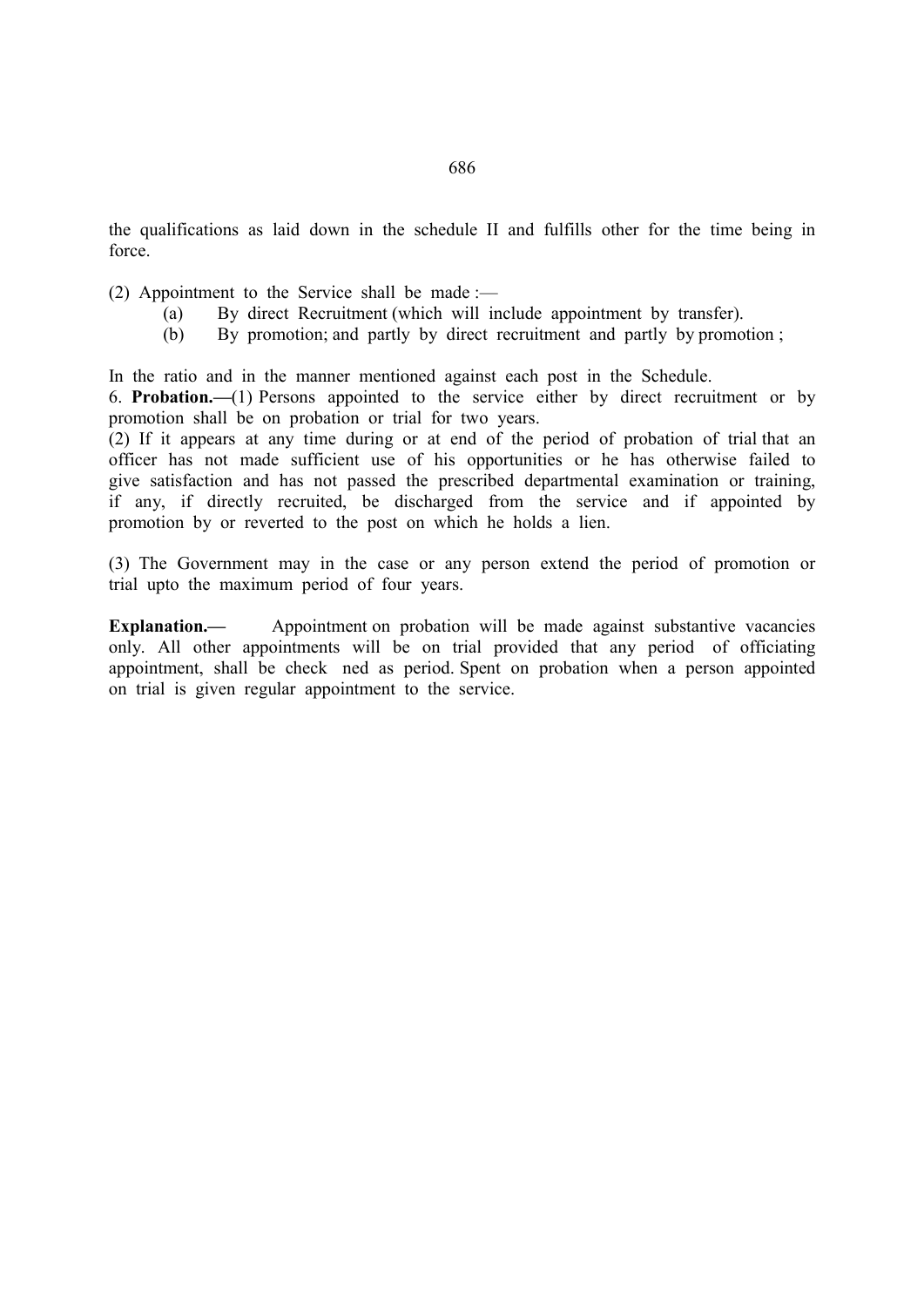(4) A candidate appointed to the service by competitive examination, shall be allowed the minimum on the time scale during the first year and at the second stage of that scale during the remaining period of probation/trial.

Where the period of probation/trial is extended beyond two years for reasons not directly attributable to the probationer he shall be allowed be draw the second and third increments after the expiry on 2nd and 3rd year of probation/trial :

Provided that where a person has immediately before such appointment, been holding a post under the Govt. in a substantive capacity and was drawing there in pay equal to or more than the minimum of the time scale, his initial pay at the time of his appointment to the service shall be regulated under Art. 77 (a) (ii) read with Art. 67 (a) (ii) of the Jammu and Kashmir C. S. Rs.

(5) In respect of a person who immediately before such appointment held a post under the Govt. in an officiating capacity and draw his presumptive pay equal to higher than the minimum of the time scale, his initial pay at the time or appointment to the service shall be regulated under Art, 77 (a) (ii) of the Jammu and Kashmir C. S. R the purpose of such fixation alone. He shall not, however, get the benefit of Art. 67 (a) (ii) either at the time of initial fixation or subsequently.

(6) In the case of persons who appointed under these rules other than by competitive examination, their fixation of pay shall be regulated under the normal rules relating to such fixation from time to time.

(7) Training and Departmental Examination.—Persons appointed to the service by competitive examination may be required to undergo such training from time to time during the course of service and to pass during the period of probation or trial such departmental examination as the government may prescribe :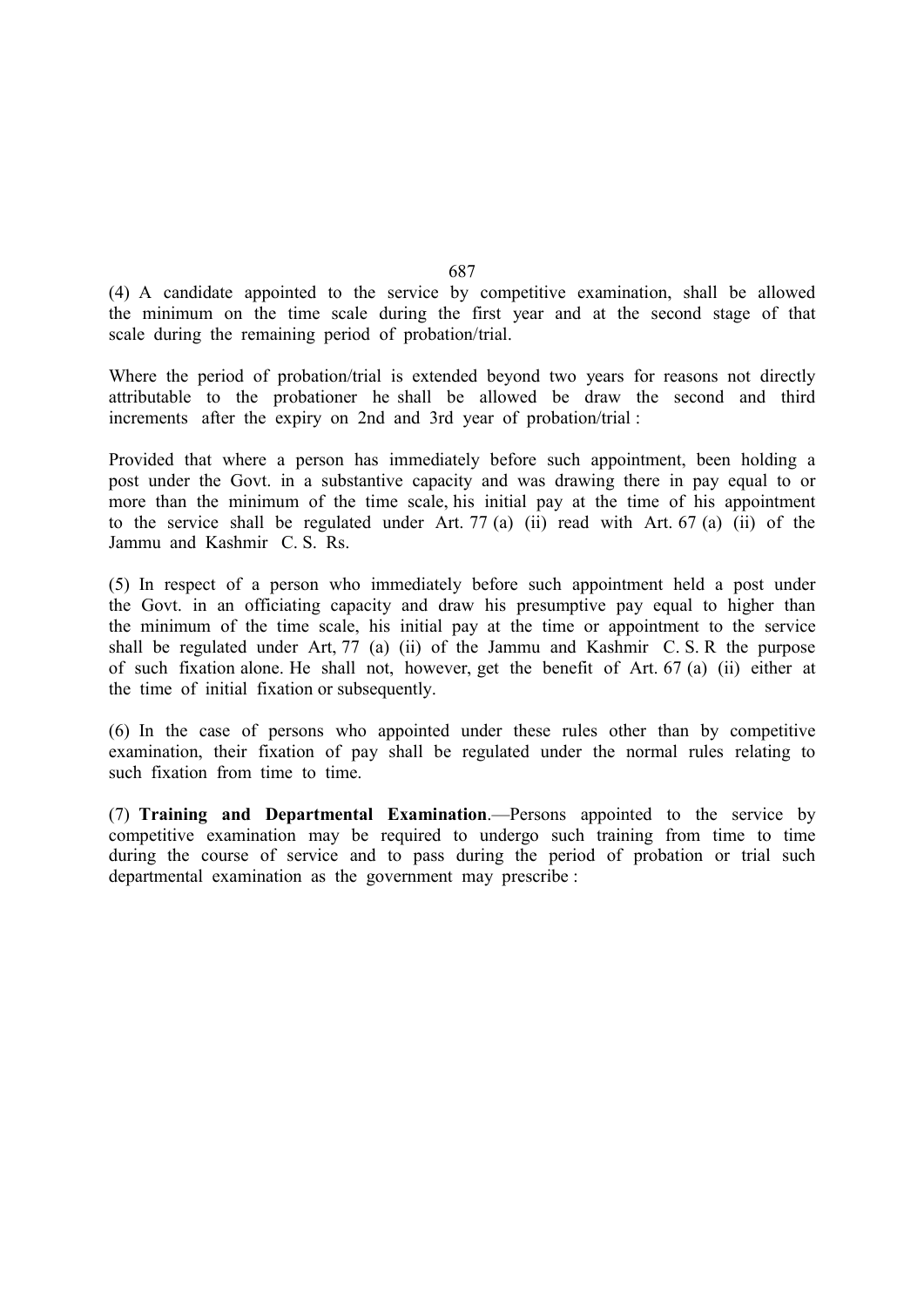Provided that the Government may exempt, either wholly or partly, from such training or departmental examination persons who have passed a Departmental examination or under gone training declared by Government to be equivalent to a Departmental Examination or training if any prescribed under these rules.

(8) Eligibility of Government servants for direct recruitment .—A person already in the Government service may apply through proper channel for direct recruitment to a vacant post in any particular class or category in the service if he possesses the educational and other qualifications prescribed for recruitment to such class or category or posts. The upper age limit or such Government Servants shall be as provided. in the general rules :

Provided that in case of post which required a higher degree of specialisation and or experience the Govt. may prescribed a higher age limit.

9. Maintenance of Seniority lists.—Seniority of the Member of the services shall be regulated under the Jammu and Kashmir Civil Services (Classification, Control and Appeal) Rules, 1956. The Head of Department shall maintain an upto-date and final seniority list or the service.

10. Residency Matters.—In regard to matters not specifically covered by these rules the member of the service shall be governed by the rules, regulations and orders applicable to the State Civil Services in general.

11. Interpretation.—If any question arises relating to the interpretation of these rule, the matter shall be referred to the Government whose decision thereon shall be final and binding.

12. Repeal and Savings.—(1) All rules corresponding to these rules and in force immediately before the commencement of these rules are hereby repealed.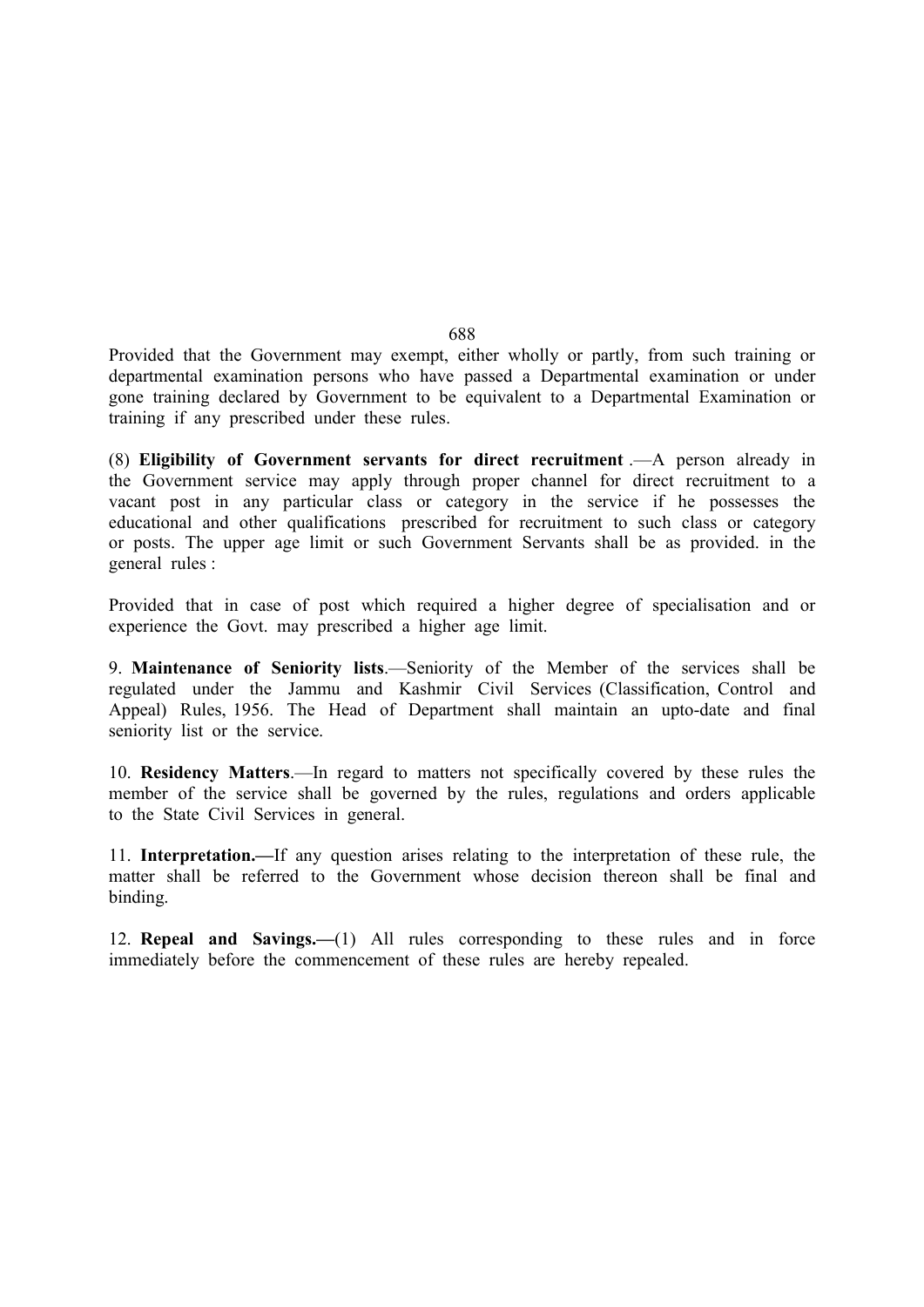(2) Notwithstanding such repeal, any appointment, order made or action taken under the provisions of the rules so repealed shall be deemed to have been made or taken under the corresponding provisions of these rules.

By order of the Government.

(Sd)............................

Addl. Secretary to Government, Home Department.

No:-Home-IS (Jails) 118/70 (iii)

Dated:- 17-08-1985.

Copy for information and appropriate action forwarded to the :-<br>1. Secretary to Govt. General Department (ARI) w.2

- 1. Secretary to Govt., General Department (ARI) w.2.s.c.<br>2. Director General Prisons J&K Srinagar.
- 2. Director General Prisons, J&K Srinagar.<br>3. Sundt. Central Jail Srinagar / Jammu.
- 3. Supdt. Central Jail Srinagar / Jammu.

4. Manager Government Press, Srinagar. for publication in the next issue of the Govt. Gazette.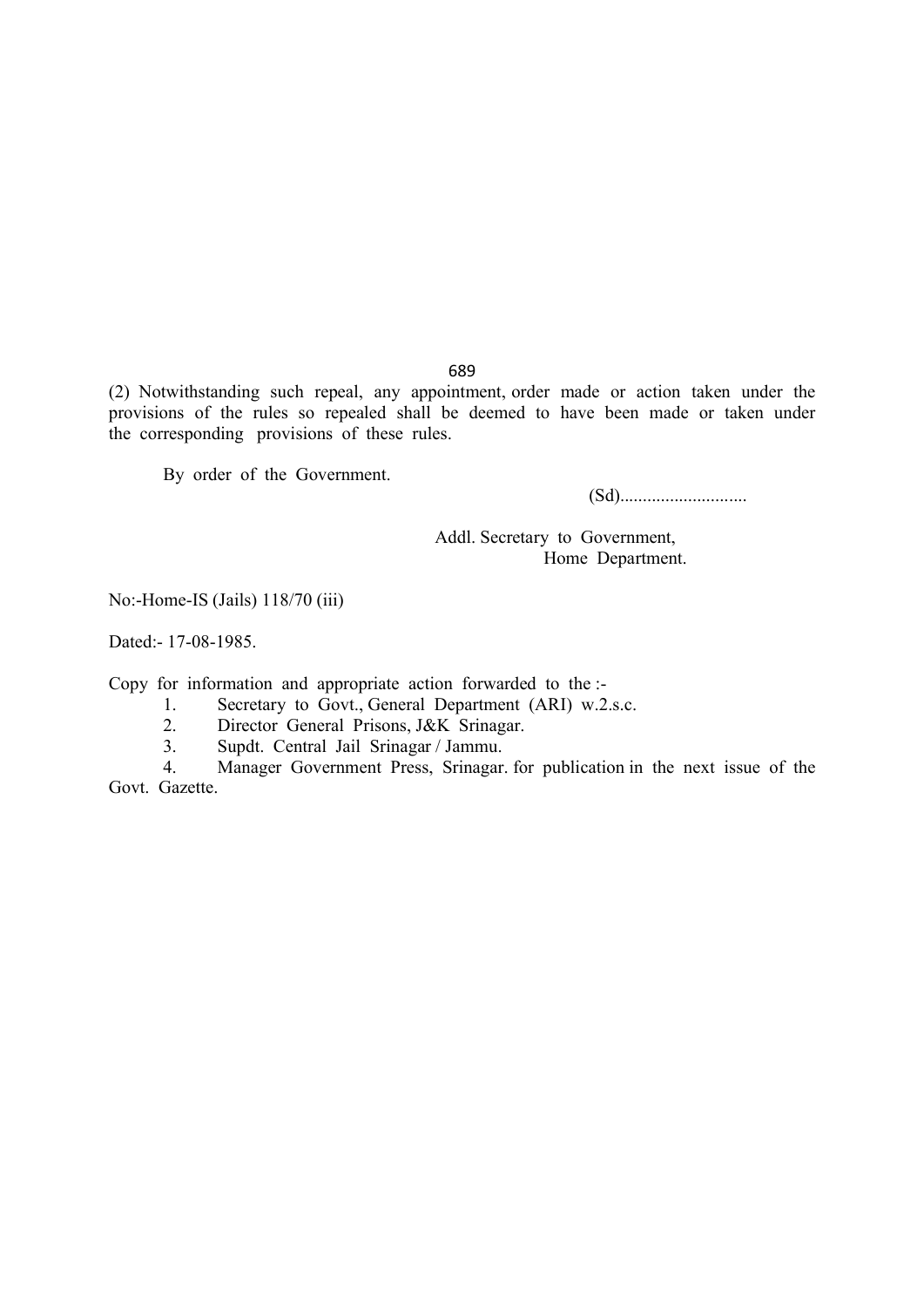|              |       |                     |          |                | 690                        |                                  |                       |
|--------------|-------|---------------------|----------|----------------|----------------------------|----------------------------------|-----------------------|
| Cla          | Categ | Designation of      | Grade    | No.            | Minimum qualification      | <b>Eligibility for promotion</b> | Method of             |
| <b>SS</b>    | ory   | the posts           |          | Of             |                            |                                  |                       |
|              |       |                     |          | <b>Posts</b>   |                            |                                  |                       |
| I            | (a)   | Dv.                 | 825-1240 | $\overline{3}$ | <b>B.A.</b>                | By Promotion from class-I        | 100% by Promotion     |
|              |       | Superintendent      |          |                |                            | Category (b) from amongst        | from Class-I category |
|              |       | Jail                |          |                |                            | those who are at least           | (b)                   |
|              |       |                     |          |                |                            | matriculates                     |                       |
|              | (b)   | Assistant           | 650-1130 | 15             | Degree of recognised       | By promotion from class II       | 75% by promotion      |
|              |       | Superintendent      |          |                | University preference      | categ. (a) from amongst          | 25% by direct         |
|              |       |                     |          |                | being given to those       | those having minimum             | recruitment           |
|              |       |                     |          |                | possessing Degree/Diploma  | qualification Matriculate if     |                       |
|              |       |                     |          |                | in Social work             | the required number of           |                       |
|              |       |                     |          |                | specialization in          | <b>Head Warders (are not</b>     |                       |
|              |       |                     |          |                | criminology work.          | available at the particular      |                       |
|              |       |                     |          |                | Proficiency in knowledge   | time remaining posts shall       |                       |
|              |       |                     |          |                | of handling of handcrafts, | be filled by direct              |                       |
|              |       |                     |          |                | cottage industries will be | recruitment)                     |                       |
|              |       |                     |          |                | treated as addl.           |                                  |                       |
|              |       |                     |          |                | Qualification              |                                  |                       |
|              |       |                     |          |                | Undergraduate for          |                                  |                       |
|              |       |                     |          |                | Ladakhis Physique Height   |                                  |                       |
|              |       |                     |          |                | Min 5'-6" Chest 31'-33"    |                                  |                       |
|              |       |                     |          |                | <b>Physically Fit</b>      |                                  |                       |
| $\mathbf{I}$ | (a)   | <b>Head Warders</b> | 560-770  | 56             | $\cdots$                   | 100% by Promotion from           | 100% by promotion     |
|              |       |                     |          |                |                            | class-II Category (c) from       |                       |
|              |       |                     |          |                |                            | amongst those who have five      |                       |
|              |       |                     |          |                |                            | years service and in the         |                       |
|              |       |                     |          |                |                            | basis of seniority tempered      |                       |
|              |       |                     |          |                |                            | with merit                       |                       |
|              |       |                     |          |                |                            |                                  |                       |
|              |       |                     |          |                |                            |                                  |                       |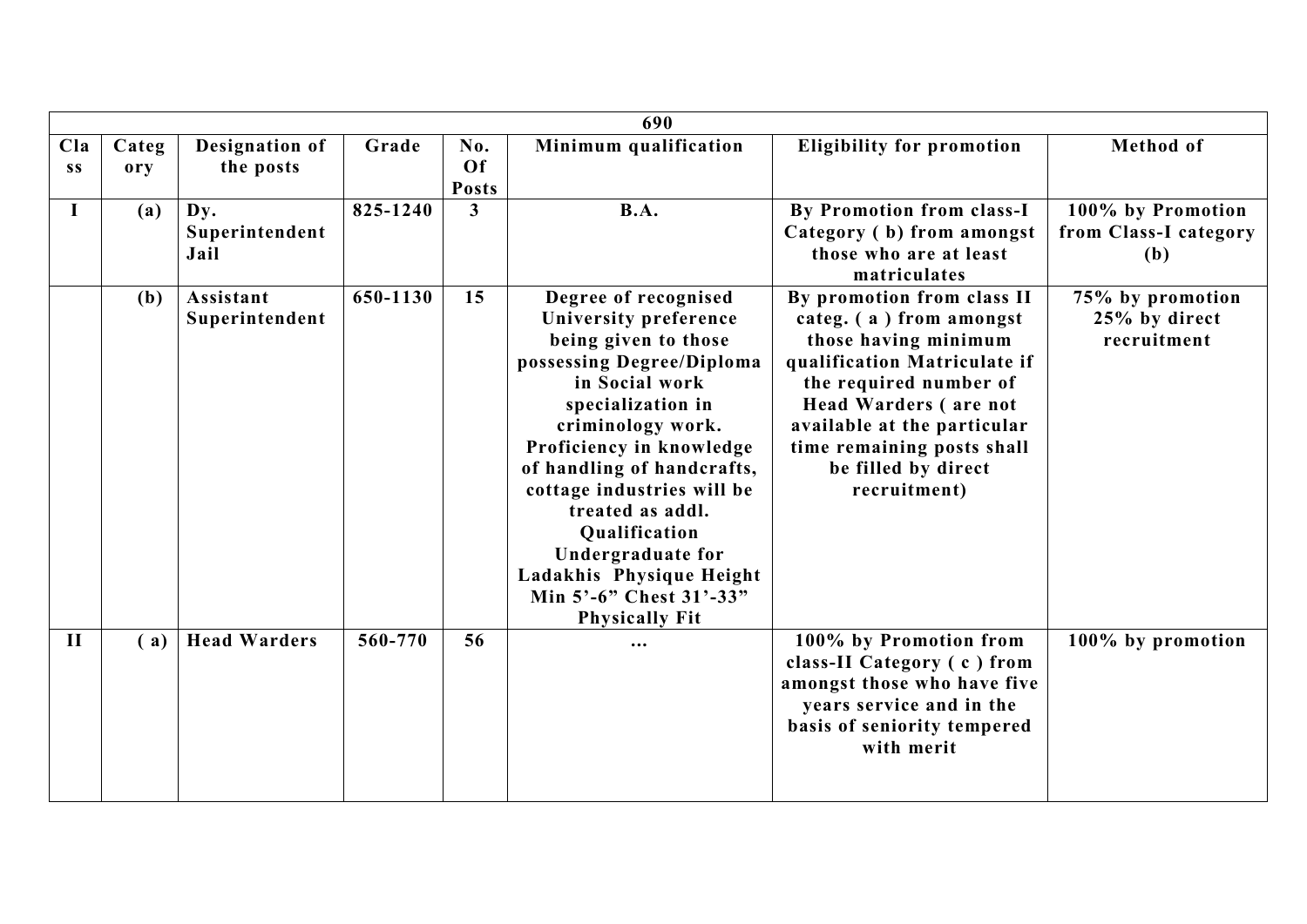| 100% by promotion |
|-------------------|
|                   |
|                   |
|                   |
|                   |
|                   |
|                   |
| 100% by Promotion |
|                   |
|                   |
|                   |
|                   |
|                   |
|                   |
| 100% by direct    |
| recruitment       |
|                   |
|                   |
|                   |
|                   |
|                   |
|                   |
|                   |
|                   |
|                   |
|                   |
|                   |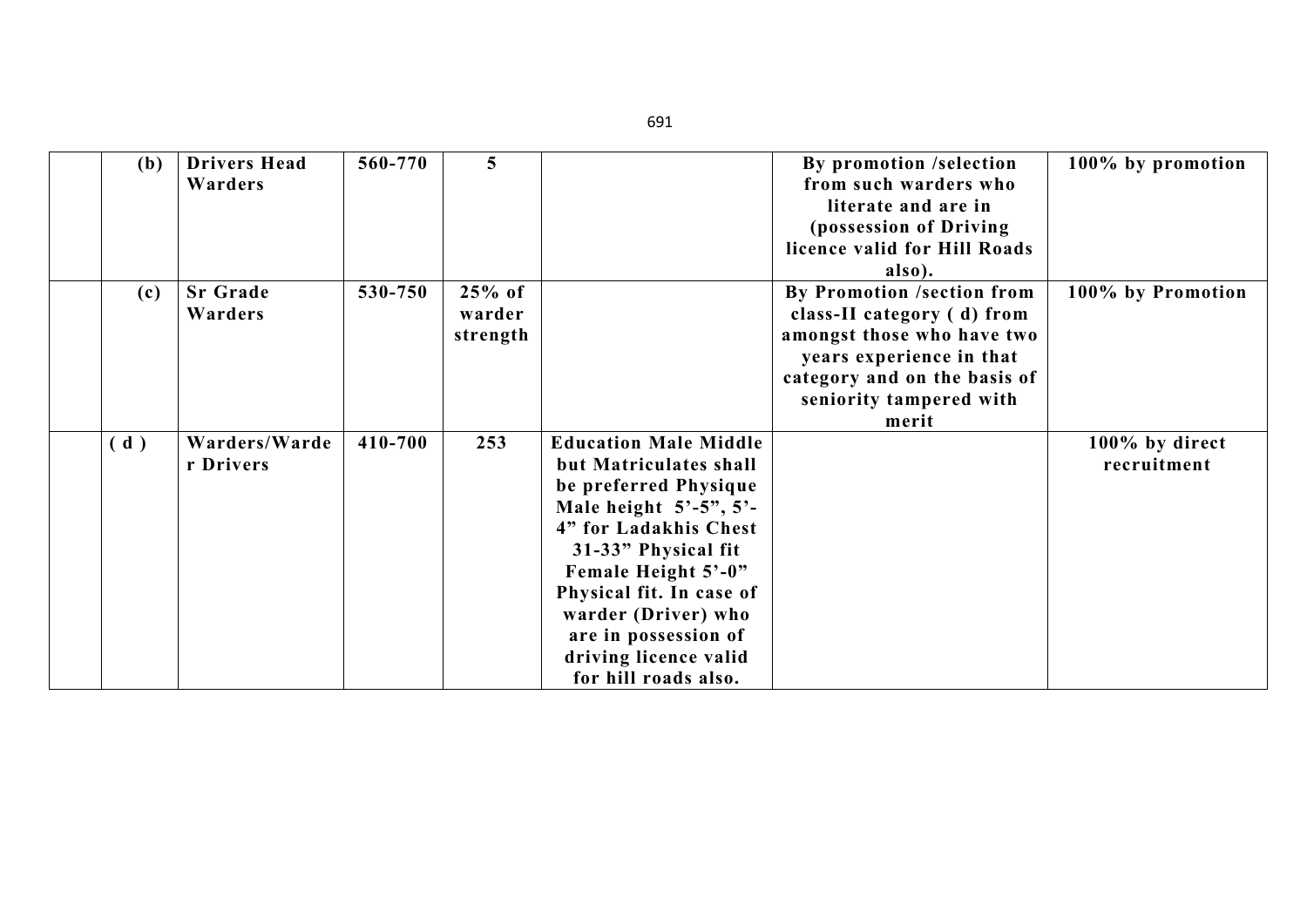| III | (a)          | Lab Technician                   | 690-925  | $\boldsymbol{2}$        | $\cdots$                                                                                                       | $\cdots$ | By deputation from<br>Health                                |
|-----|--------------|----------------------------------|----------|-------------------------|----------------------------------------------------------------------------------------------------------------|----------|-------------------------------------------------------------|
|     |              |                                  |          |                         |                                                                                                                |          | Department/Direct<br>Recruitment                            |
|     | (b)          | <b>Medical Asstt.</b>            | $$ do    | $\overline{2}$          | $\cdots$                                                                                                       | $\cdots$ | $$ do                                                       |
|     | $\mathbf{c}$ | <b>Medical Asstt-</b><br>Н       | 475-850  | $\overline{\mathbf{4}}$ | $\bullet\bullet\bullet$                                                                                        | $\cdots$ | $$ do                                                       |
|     | (d)          | <b>Nursing</b><br>orderlies      | 390-500  | 24                      | Literate                                                                                                       | $\cdots$ | <b>By Direct</b><br>Recruitment                             |
|     | (e)          | <b>Laboratory Boy</b>            | 390-500  | $\overline{2}$          | $\ldots$ do                                                                                                    | $\cdots$ | $$ do                                                       |
|     | (f)          | Teacher                          | 475-850  | $\overline{2}$          | $$ do                                                                                                          | $\cdots$ | <b>By Deputation from</b><br>Education<br>Department/Direct |
|     |              |                                  |          |                         |                                                                                                                |          | Recruitment                                                 |
|     | (g)          | Electrician/Plu<br>mber          | 475-850  | $\overline{\mathbf{4}}$ | Professionally experienced<br>preference to be given to<br>literate persons who have<br>experience in the line | $\cdots$ | <b>By Direct</b><br>Recruitment                             |
|     | (h)          | Electrician                      | 410-700  | $\mathbf{2}$            | $$ do                                                                                                          | $\cdots$ | $$ do                                                       |
| IV  | (a)          | <b>Social Welfare</b><br>Officer | 825-1240 | $\overline{2}$          | $\cdots$                                                                                                       | $\cdots$ | By deputation from<br><b>Social Welfare</b><br>Department   |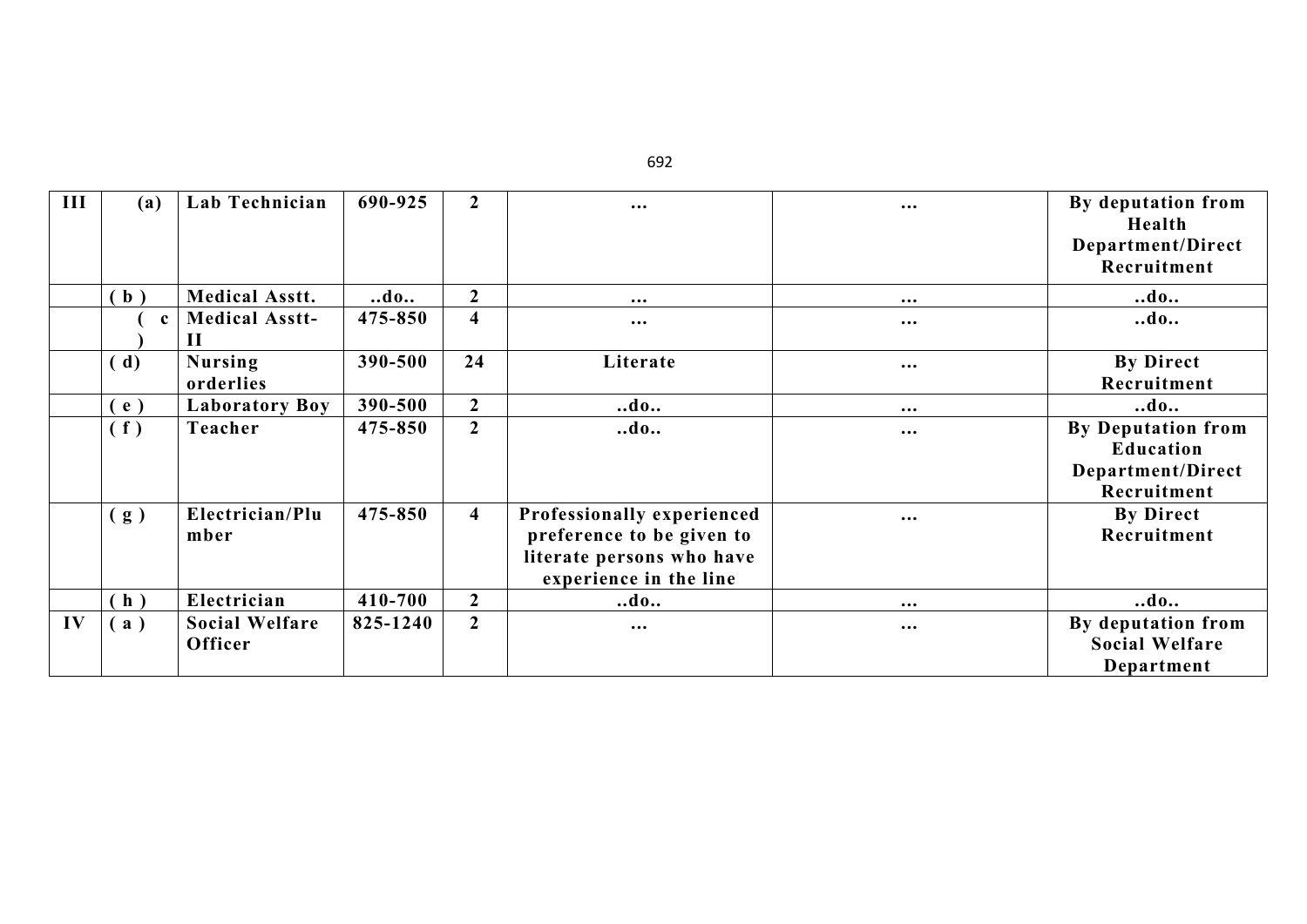| V | (a)               | Tailor/Carpente<br>r/Mechanic/Bla | 410-700  | 11             | Professionally experienced<br>preference to be given to | $\cdots$                    | <b>By Direct</b><br>Recruitment |
|---|-------------------|-----------------------------------|----------|----------------|---------------------------------------------------------|-----------------------------|---------------------------------|
|   |                   | ck                                |          |                | literate persons who have                               |                             |                                 |
|   |                   | Smith/Dyer/Mis                    |          |                | experience in the line                                  |                             |                                 |
|   |                   | try                               |          |                |                                                         |                             |                                 |
|   | (b)               | Cook/Dhobi                        | $$ do    | $\overline{7}$ | $$ do                                                   | $\bullet\bullet\bullet$     | $$ do                           |
|   | (c)               | <b>Barber G-I</b>                 | 475-850  | 3              | $\ldots$ do $\ldots$                                    | By Promotion from class V   | 100% promotion                  |
|   |                   | <b>Barber G-II</b>                | 410-700  |                |                                                         | cate (d) who have at least  |                                 |
|   |                   |                                   |          |                |                                                         | one year experience in that |                                 |
|   |                   |                                   |          |                |                                                         | cate.                       |                                 |
|   | (d)               | <b>Barber Grade-</b>              | 390-500  | $\overline{2}$ | Professionally experience.                              | $\cdots$                    | By Direct recruitment           |
|   |                   | Ш                                 |          |                | Preference to be given                                  |                             |                                 |
|   |                   |                                   |          |                | literate persons who have                               |                             |                                 |
|   |                   |                                   |          |                | experience in the line.                                 |                             |                                 |
|   | e )               | Safaiwalla                        | 345-460  | 28             | <b>Professional Safaiwalla</b>                          | $\cdots$                    | $$ do                           |
|   | a)                | <b>PA-Cum Steno</b>               | 825-1240 |                | $\cdots$                                                | $\bullet\bullet\bullet$     | By direct                       |
|   |                   |                                   |          |                |                                                         |                             | Recruitment/Deputati            |
|   |                   |                                   |          |                |                                                         |                             | on from Gen.                    |
|   |                   |                                   |          |                |                                                         |                             | Department                      |
|   | (b)               | <b>Sr. Accountant</b>             | $$ do    |                | $\cdots$                                                | $\cdots$                    | <b>By Deputation from</b>       |
|   |                   |                                   |          |                |                                                         |                             | <b>Finance Department</b>       |
|   | $\left( c\right)$ | Jr. Accountant                    | 600-925  | 6              | $\cdots$                                                | $\cdots$                    | $\ldots$ do                     |
|   | $\mathbf{d}$ )    | <b>Accounts Clerk</b>             | 475-850  | $\overline{2}$ | $\bullet\bullet\bullet$                                 | $\cdots$                    | $$ do                           |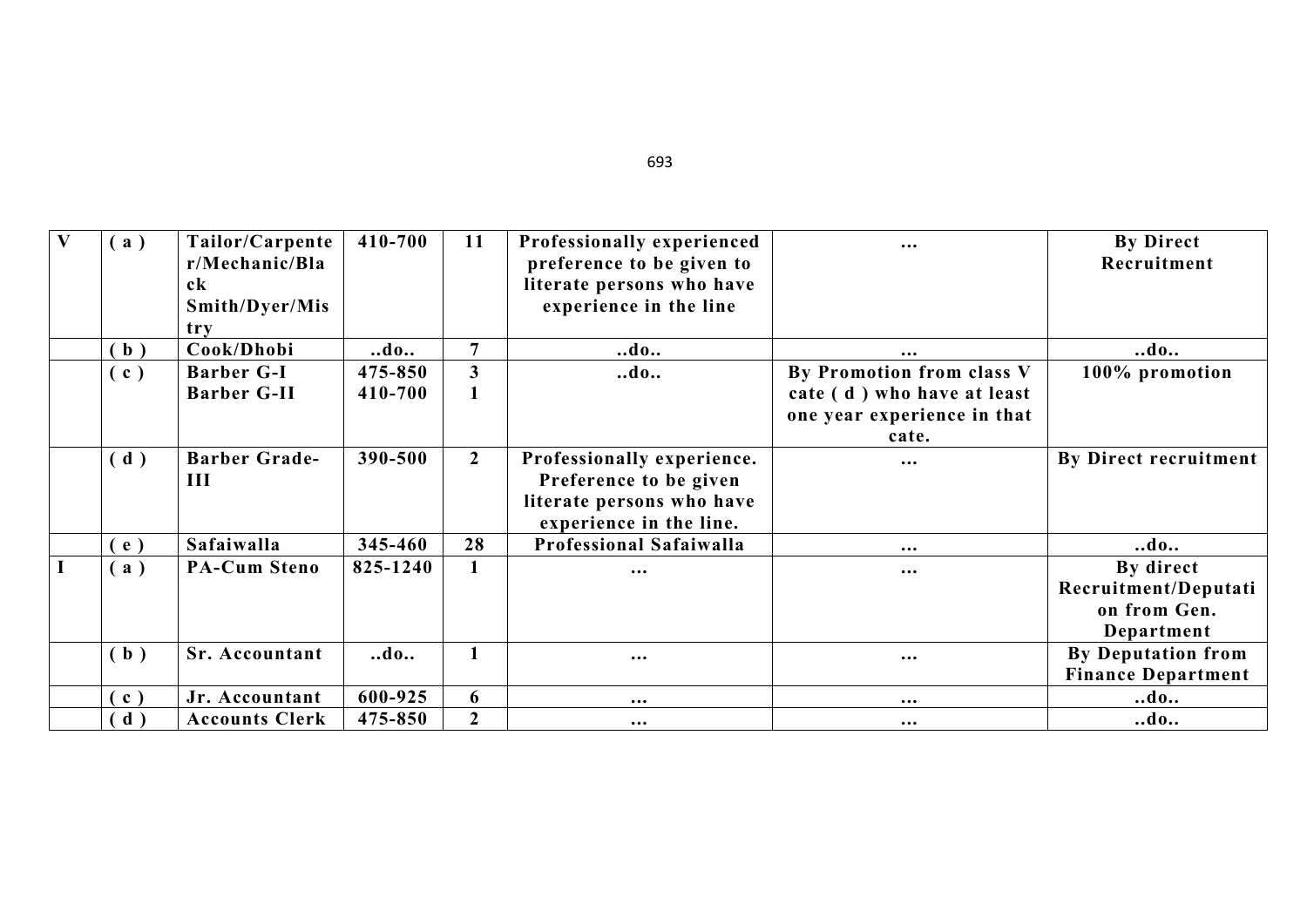| $\mathbf{I}$ | a)             | <b>Head Asstt</b>                       | 600-925 | $\mathbf{3}$   | $\bullet\bullet\bullet$ | By Promotion from class II<br>categ $(b)$ , $(c)$ and $(d)$ from<br>amongst those having at<br>least 4 years service in that<br>category and subject to<br>passing of sect Training<br>class examination | 100% by Promotion |
|--------------|----------------|-----------------------------------------|---------|----------------|-------------------------|----------------------------------------------------------------------------------------------------------------------------------------------------------------------------------------------------------|-------------------|
|              | $\mathbf{b}$ ) | Sr. Asstt/Store<br>Keeper-cum-<br>clerk | 475-850 | $\overline{7}$ | $\bullet\bullet\bullet$ | By Promotion from class II<br>category (e) from amongst<br>those who have 3 years<br>experience in that category                                                                                         | 100% by promotion |
|              | (c)            | <b>Store Keeper</b>                     | 475-850 | 6              | $\cdots$                | By promotion from class-II<br>category (e) from amongst<br>those who have 3 years<br>experience in that category                                                                                         | 100% by promotion |
|              | $\mathbf d$ )  | Steno typist                            | do      | $\mathbf{1}$   | $\cdots$                | By promotion from class Ii<br>category (e) from amongst<br>those who have 3 years<br>experience in that category<br>and knowing type with 30<br>words speed and 60 words<br>in short hand per minute     | 100% by promotion |